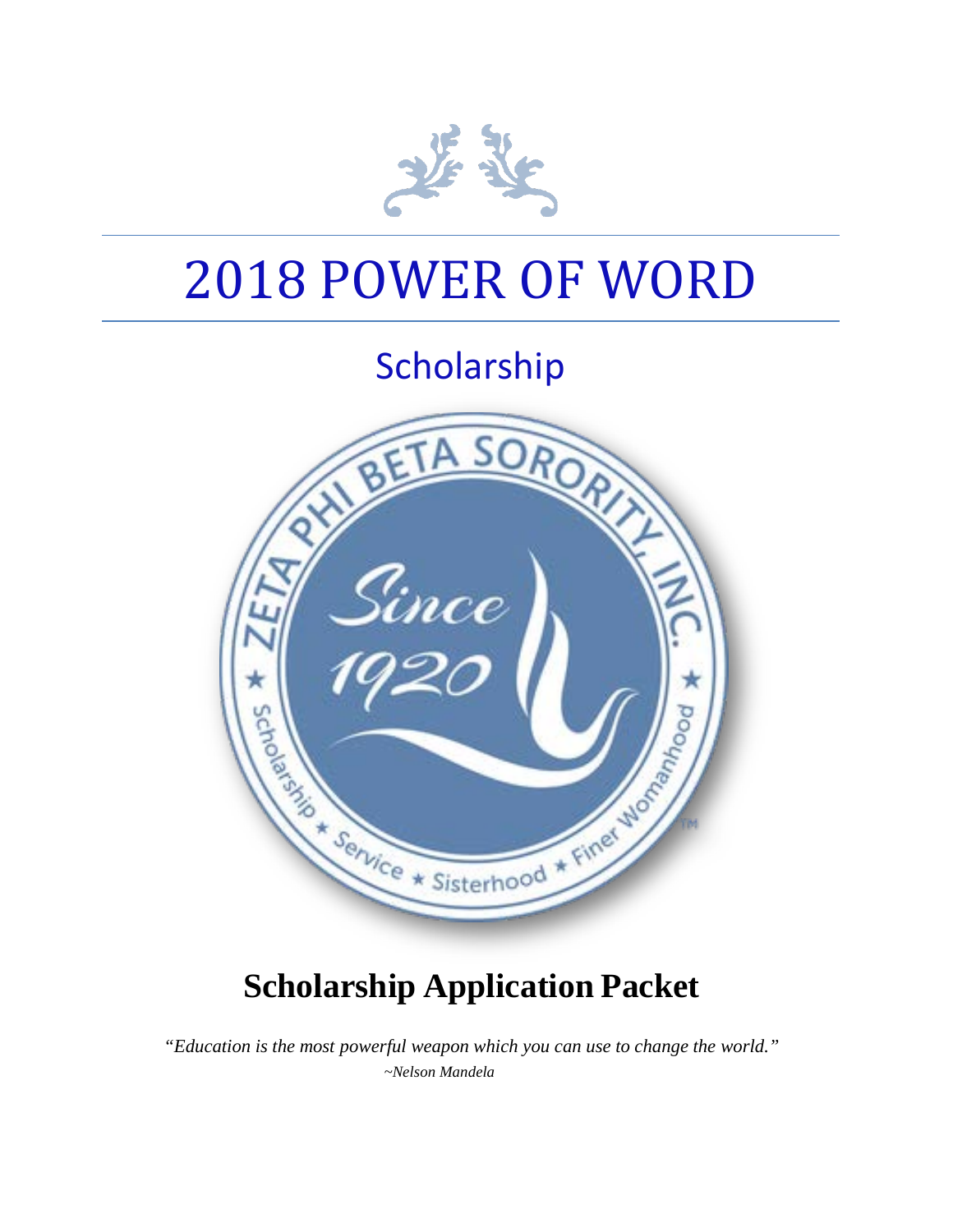

201 8

The Zeta Phi Beta Sorority, Inc. Sigma Omega Zeta Chapter is accepting scholarship applications from Clayton or Henry County private and public high school students who will be graduating in the spring of 2018. Applicants are required to submit the following information in order for their package to be considered:

- 1. Completed scholarship application form.
- 2. An official high school transcript.
- 3. One Letter of Recommendation (Academic, Community or Church related)
- 4. A copy of the college or university acceptance letter

#### **ELIGIBILITY REQUIREMENTS:**

- Applicant must be graduating from an accredited secondary educational institution.
- Applicant must have applied and been accepted for admission into at least one (1) accredited institution of higher learning for the Fall 2018 academic term.
- Applicant must have at least a 2.5 cumulative GPA.
- The applicant must reside in Clayton or Henry County and attend a Clayton or Henry County private or public high school.

#### **QUALIFYING COMPETITIVE FACTORS**

Please carefully read the requirements of this application. Applicants must be a female graduating senior from an accredited high school in Clayton or Henry County, GA. **The completed typed application and all the supporting documents must be postmarked by March 10, 2018.** Please use the checklist below to be certain that you have included all required documentation.

You must pay close attention to spelling, grammar, and punctuation. Applications received **after** the postmark date will not be considered, and handwritten applications will be automatically disqualified.

> **Send applications, transcripts and essays to: Zeta Phi Beta Sorority, Inc Sigma Omega Zeta Chapter Scholarship Committee P.O. Box 454 Rex, GA 30273**

**Incomplete applications will not be accepted. All application materials must be postmarked by March 10, 2018.**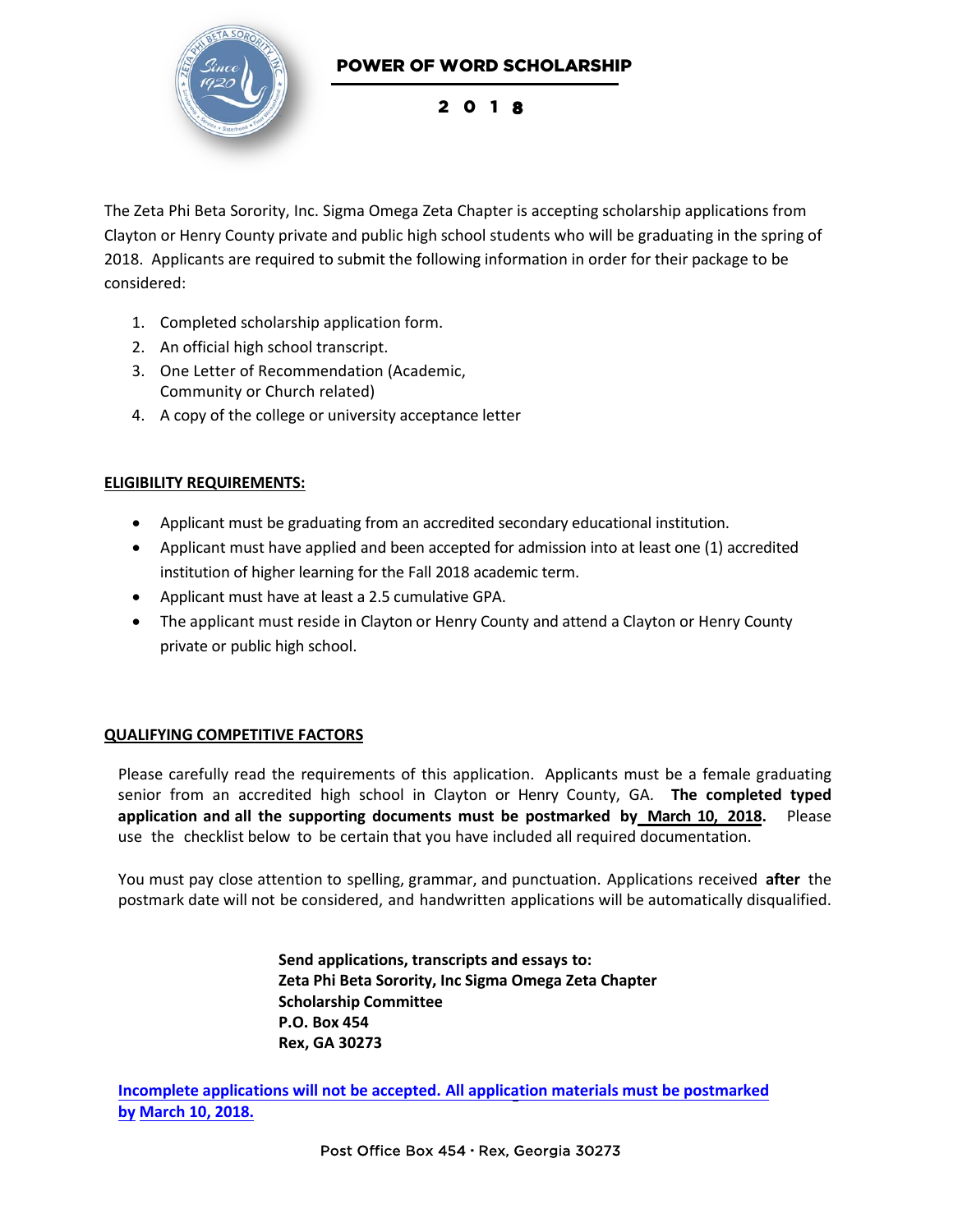

201 8

#### **Organizational History**

Zeta Phi Beta Sorority, Incorporated was founded January 16, 1920, on the campus of Howard University by five illustrious women. These women were dedicated to the principles of scholarship, service, sisterly love, and finer womanhood. These women shared the simple belief that sorority elitism and socializing should not overshadow the real mission for progressive organizations – to address societal ills, prejudices, poverty, and health concerns of the day. Since its inception, the Sorority has chronicled a number of firsts: Zeta Phi Beta was the first Greek-letter organization to charter a chapter in Africa; to form adult and youth auxiliary groups; to centralize its operations in a national headquarters; and to be constitutionally bound to a fraternity, Phi Beta Sigma Fraternity, Incorporated. Zeta's national and local programs include endowment of its National Educational Foundation, community outreach services, and support of multiple affiliate organizations.

#### **Sigma Omega Zeta Chapter History**

Sigma Omega Zeta chapter was chartered in March 14, 2003 by twelve distinguished members of Zeta Phi Beta Sorority, Inc. In the quest of establishing the chapter, one of the chapter's goals was to establish and sponsor an undergraduate chapter. In this endeavor, Sigma Omega Zeta was instrumental in helping the Sorors of Iota Sigma chapter on Clayton State University's campus get their start. Sigma Omega Zeta participates annually in the March of Dimes' March for Babies⊚ and the Zeta's Stork's Nest, as well as other community service events. Since the inception of Sigma Omega Zeta, the sorors continue to uphold the principles of Zeta: Finer Womanhood, Service, Sisterly Love, and Scholarship.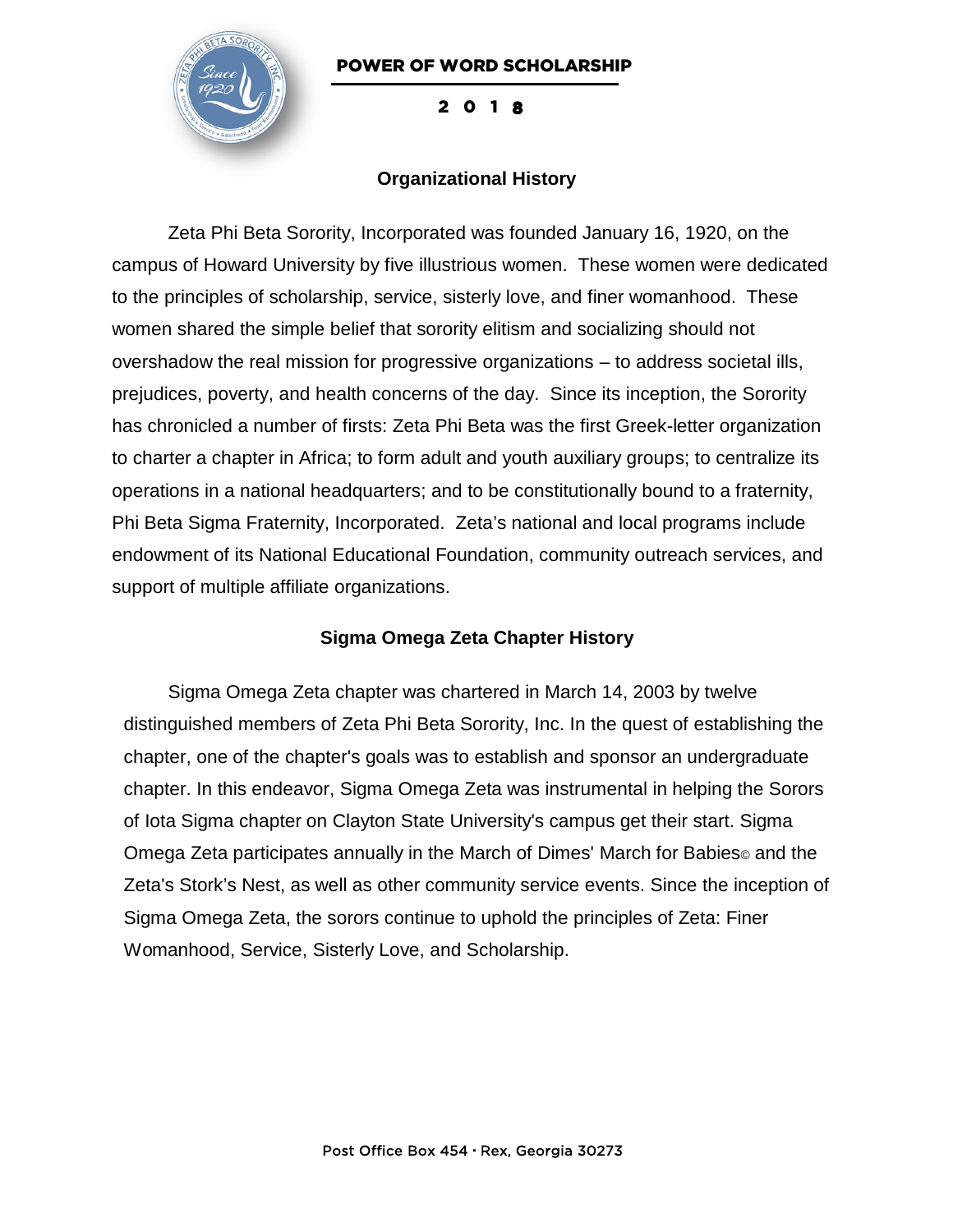

201 8

| <b>APPLICANT INFORMATION</b>                                                                                                    |                                                                      |  |      |  |             |
|---------------------------------------------------------------------------------------------------------------------------------|----------------------------------------------------------------------|--|------|--|-------------|
| Last Name                                                                                                                       | <b>First Name</b>                                                    |  |      |  | Middle Name |
|                                                                                                                                 |                                                                      |  |      |  |             |
| <b>Street Address</b>                                                                                                           |                                                                      |  | City |  | Zip Code    |
|                                                                                                                                 |                                                                      |  |      |  |             |
| Telephone Number (include area code)                                                                                            | Name of High School                                                  |  |      |  |             |
|                                                                                                                                 |                                                                      |  |      |  |             |
| Cumulative Grade Point Average or GED Average                                                                                   | Are you available for an interview on Saturdays between 2PM and 5PM? |  |      |  |             |
|                                                                                                                                 | $\square$ YES<br>$\square$ NO                                        |  |      |  |             |
| Please include major community service activities: (please describe your involvement in these activities<br>during high school) |                                                                      |  |      |  |             |
|                                                                                                                                 |                                                                      |  |      |  |             |
|                                                                                                                                 |                                                                      |  |      |  |             |
|                                                                                                                                 |                                                                      |  |      |  |             |
|                                                                                                                                 |                                                                      |  |      |  |             |
|                                                                                                                                 |                                                                      |  |      |  |             |
|                                                                                                                                 |                                                                      |  |      |  |             |
|                                                                                                                                 |                                                                      |  |      |  |             |
|                                                                                                                                 |                                                                      |  |      |  |             |
|                                                                                                                                 |                                                                      |  |      |  |             |
|                                                                                                                                 |                                                                      |  |      |  |             |
|                                                                                                                                 |                                                                      |  |      |  |             |
| Please list key awards and achievements during high school.                                                                     |                                                                      |  |      |  |             |
|                                                                                                                                 |                                                                      |  |      |  |             |
|                                                                                                                                 |                                                                      |  |      |  |             |
|                                                                                                                                 |                                                                      |  |      |  |             |
|                                                                                                                                 |                                                                      |  |      |  |             |
|                                                                                                                                 |                                                                      |  |      |  |             |
|                                                                                                                                 |                                                                      |  |      |  |             |
|                                                                                                                                 |                                                                      |  |      |  |             |
|                                                                                                                                 |                                                                      |  |      |  |             |
|                                                                                                                                 |                                                                      |  |      |  |             |
|                                                                                                                                 |                                                                      |  |      |  |             |
|                                                                                                                                 |                                                                      |  |      |  |             |
|                                                                                                                                 |                                                                      |  |      |  |             |
|                                                                                                                                 |                                                                      |  |      |  |             |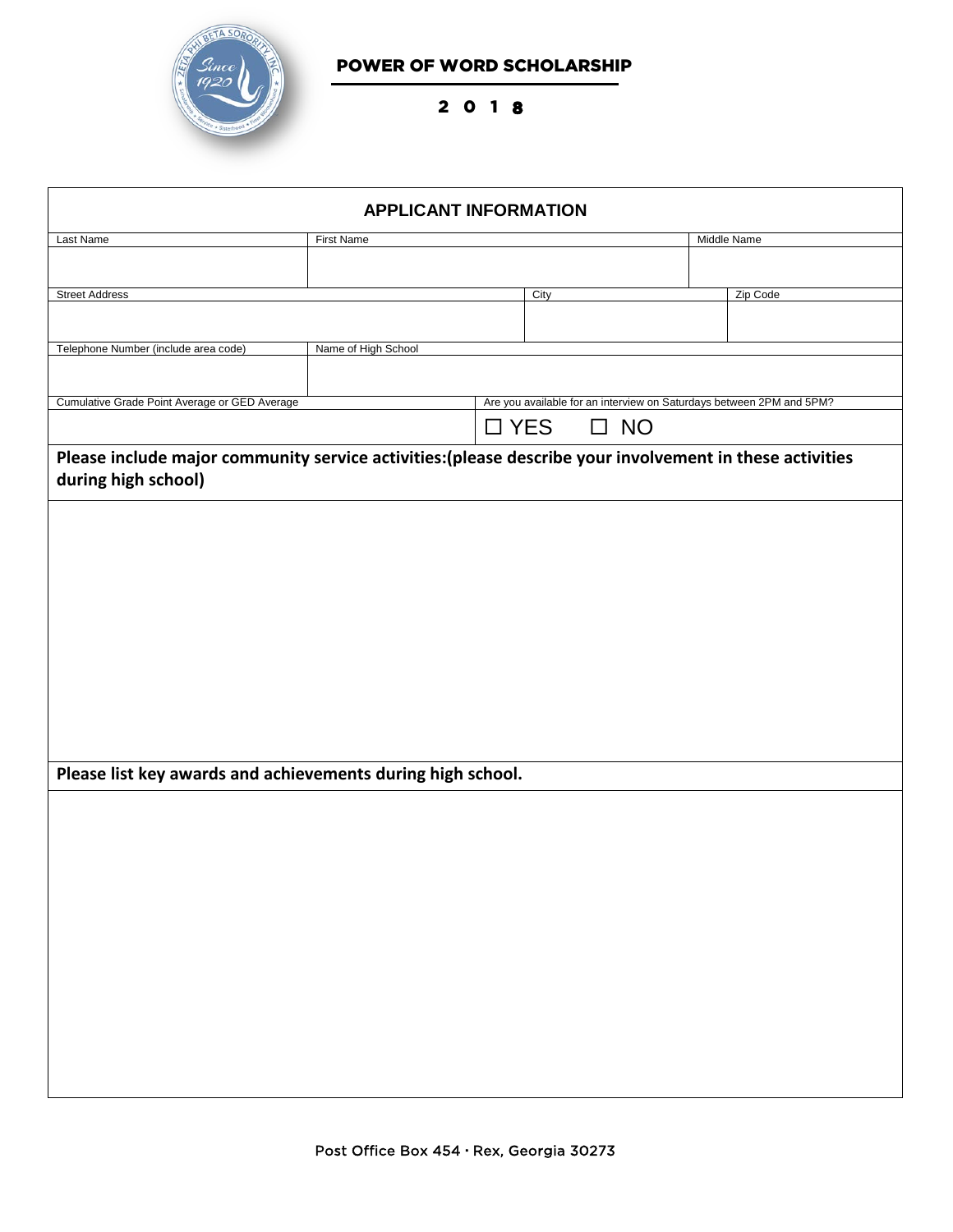

201 8

**Please list extra-curricular activities and/or work experience during high school. Describe one positive attribute about yourself. Describe briefly why you believe you should receive this scholarship.**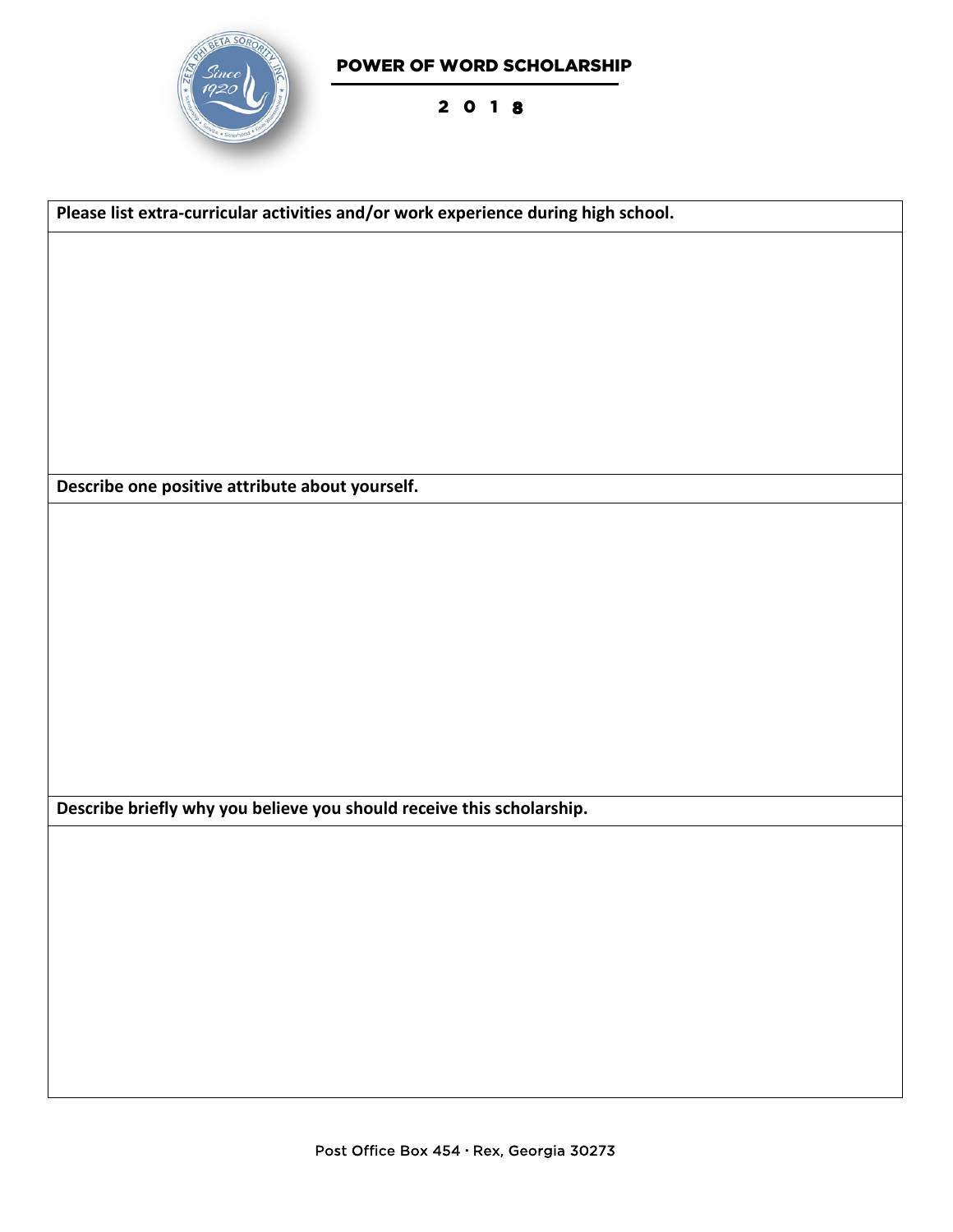

#### 201 8

| Describe briefly your future educational plans and career goals.                                                                                        |             |  |  |
|---------------------------------------------------------------------------------------------------------------------------------------------------------|-------------|--|--|
|                                                                                                                                                         |             |  |  |
|                                                                                                                                                         |             |  |  |
|                                                                                                                                                         |             |  |  |
|                                                                                                                                                         |             |  |  |
|                                                                                                                                                         |             |  |  |
|                                                                                                                                                         |             |  |  |
|                                                                                                                                                         |             |  |  |
| Describe briefly what knowledge you have about Zeta Phi Beta Sorority, Inc.                                                                             |             |  |  |
|                                                                                                                                                         |             |  |  |
|                                                                                                                                                         |             |  |  |
|                                                                                                                                                         |             |  |  |
|                                                                                                                                                         |             |  |  |
|                                                                                                                                                         |             |  |  |
|                                                                                                                                                         |             |  |  |
| <b>Application Completion Checklist</b>                                                                                                                 |             |  |  |
|                                                                                                                                                         |             |  |  |
| Only completed applications will be accepted. Feel free to use this checklist to ensure<br>you have included all necessary information and materials.   |             |  |  |
| $\checkmark$ Completed application.                                                                                                                     |             |  |  |
| $\checkmark$ Copy of college or university acceptance letter.                                                                                           |             |  |  |
| $\checkmark$ One Letter of Recommendation (Academic, Community or Church related)<br>Included official unopened high school transcript.<br>$\checkmark$ |             |  |  |
| $\checkmark$ All application materials included. NO EXCEPTIONS.                                                                                         |             |  |  |
| ← Postmarked by March 10, 2018.                                                                                                                         |             |  |  |
| SIGNATURE                                                                                                                                               | <b>DATE</b> |  |  |
|                                                                                                                                                         |             |  |  |
|                                                                                                                                                         |             |  |  |